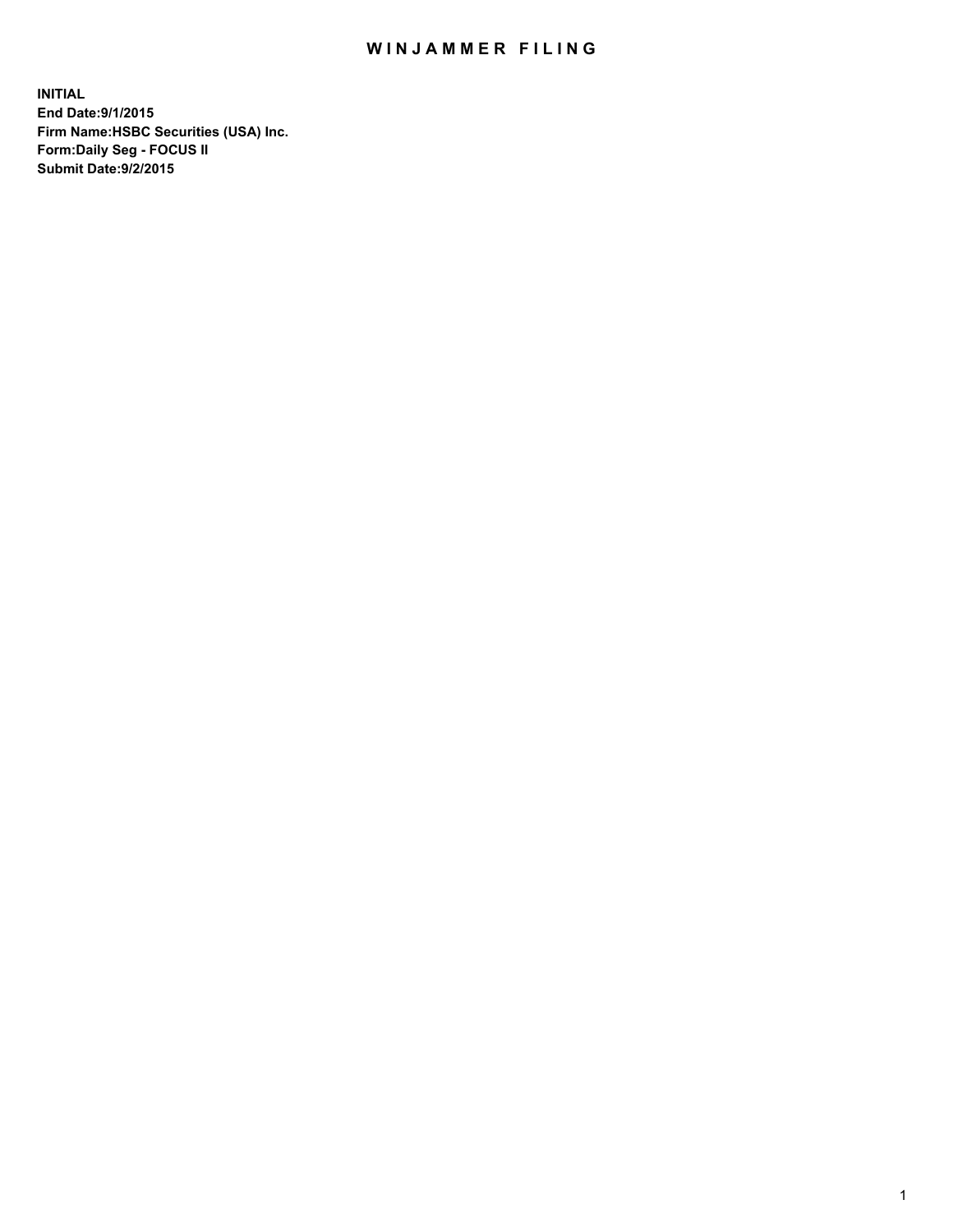## **INITIAL End Date:9/1/2015 Firm Name:HSBC Securities (USA) Inc. Form:Daily Seg - FOCUS II Submit Date:9/2/2015 Daily Segregation - Cover Page**

| Name of Company<br><b>Contact Name</b><br><b>Contact Phone Number</b><br><b>Contact Email Address</b>                                                                                                                                                                                                                         | <b>HSBC Securities (USA) Inc.</b><br>Steven richardson<br>212-525-6445<br>steven.richardson@us.hsbc.com |
|-------------------------------------------------------------------------------------------------------------------------------------------------------------------------------------------------------------------------------------------------------------------------------------------------------------------------------|---------------------------------------------------------------------------------------------------------|
| FCM's Customer Segregated Funds Residual Interest Target (choose one):<br>a. Minimum dollar amount: ; or<br>b. Minimum percentage of customer segregated funds required:% ; or<br>c. Dollar amount range between: and; or<br>d. Percentage range of customer segregated funds required between: % and %.                      | 50,000,000<br>00<br>0 <sub>0</sub>                                                                      |
| FCM's Customer Secured Amount Funds Residual Interest Target (choose one):<br>a. Minimum dollar amount: ; or<br>b. Minimum percentage of customer secured funds required:%; or<br>c. Dollar amount range between: and; or<br>d. Percentage range of customer secured funds required between:% and%.                           | 10,000,000<br>0 <sub>0</sub><br>0 <sub>0</sub>                                                          |
| FCM's Cleared Swaps Customer Collateral Residual Interest Target (choose one):<br>a. Minimum dollar amount: ; or<br>b. Minimum percentage of cleared swaps customer collateral required:%; or<br>c. Dollar amount range between: and; or<br>d. Percentage range of cleared swaps customer collateral required between:% and%. | 70,000,000<br>0 <sub>0</sub><br>00                                                                      |

Attach supporting documents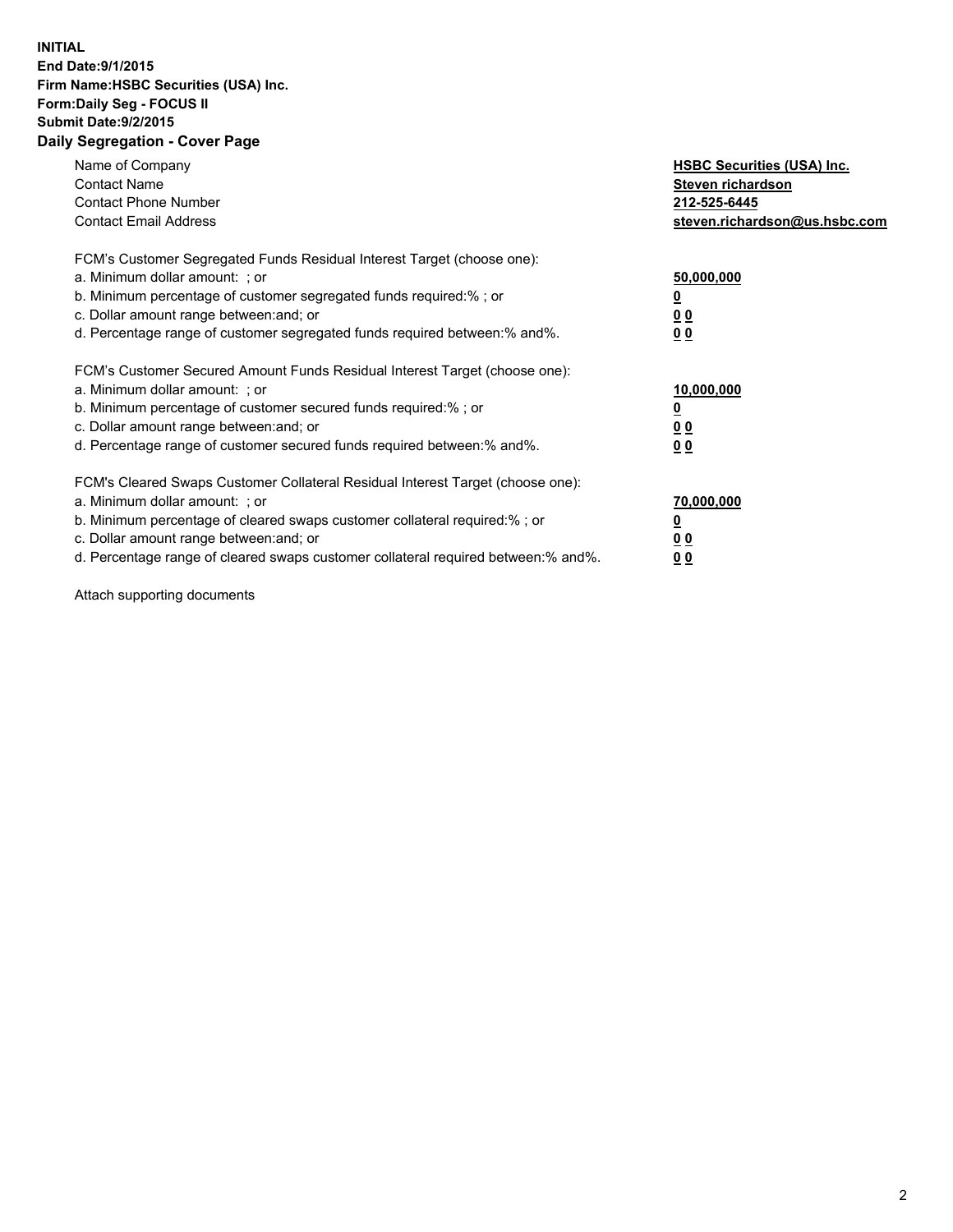**INITIAL End Date:9/1/2015 Firm Name:HSBC Securities (USA) Inc. Form:Daily Seg - FOCUS II Submit Date:9/2/2015 Daily Segregation - Secured Amounts** Foreign Futures and Foreign Options Secured Amounts Amount required to be set aside pursuant to law, rule or regulation of a foreign government or a rule of a self-regulatory organization authorized thereunder **0** [7305] 1. Net ledger balance - Foreign Futures and Foreign Option Trading - All Customers A. Cash **57,678,149** [7315] B. Securities (at market) **77,560,535** [7317] 2. Net unrealized profit (loss) in open futures contracts traded on a foreign board of trade **519,403** [7325] 3. Exchange traded options a. Market value of open option contracts purchased on a foreign board of trade **0** [7335] b. Market value of open contracts granted (sold) on a foreign board of trade **0** [7337] 4. Net equity (deficit) (add lines 1. 2. and 3.) **135,758,087** [7345] 5. Account liquidating to a deficit and account with a debit balances - gross amount **4,252,952** [7351] Less: amount offset by customer owned securities **-4,252,952** [7352] **0** [7354] 6. Amount required to be set aside as the secured amount - Net Liquidating Equity Method (add lines 4 and 5) **135,758,087** [7355] 7. Greater of amount required to be set aside pursuant to foreign jurisdiction (above) or line 6. **135,758,086** [7360] FUNDS DEPOSITED IN SEPARATE REGULATION 30.7 ACCOUNTS 1. Cash in banks A. Banks located in the United States **8,926,875** [7500] B. Other banks qualified under Regulation 30.7 **0** [7520] **8,926,875** [7530] 2. Securities A. In safekeeping with banks located in the United States **77,560,535** [7540] B. In safekeeping with other banks qualified under Regulation 30.7 **0** [7560] **77,560,535** [7570] 3. Equities with registered futures commission merchants A. Cash **0** [7580] B. Securities **0** [7590] C. Unrealized gain (loss) on open futures contracts **0** [7600] D. Value of long option contracts **0** [7610] E. Value of short option contracts **0** [7615] **0** [7620] 4. Amounts held by clearing organizations of foreign boards of trade A. Cash **0** [7640] B. Securities **0** [7650] C. Amount due to (from) clearing organization - daily variation **0** [7660] D. Value of long option contracts **0** [7670] E. Value of short option contracts **0** [7675] **0** [7680] 5. Amounts held by members of foreign boards of trade A. Cash **86,123,848** [7700] B. Securities **0** [7710] C. Unrealized gain (loss) on open futures contracts **519,403** [7720] D. Value of long option contracts **0** [7730] E. Value of short option contracts **0** [7735] **86,643,251** [7740] 6. Amounts with other depositories designated by a foreign board of trade **0** [7760] 7. Segregated funds on hand **0** [7765] 8. Total funds in separate section 30.7 accounts **173,130,661** [7770] 9. Excess (deficiency) Set Aside for Secured Amount (subtract line 7 Secured Statement Page 1 from Line 8) **37,372,575** [7380] 10. Management Target Amount for Excess funds in separate section 30.7 accounts **10,000,000** [7780]

11. Excess (deficiency) funds in separate 30.7 accounts over (under) Management Target **27,372,575** [7785]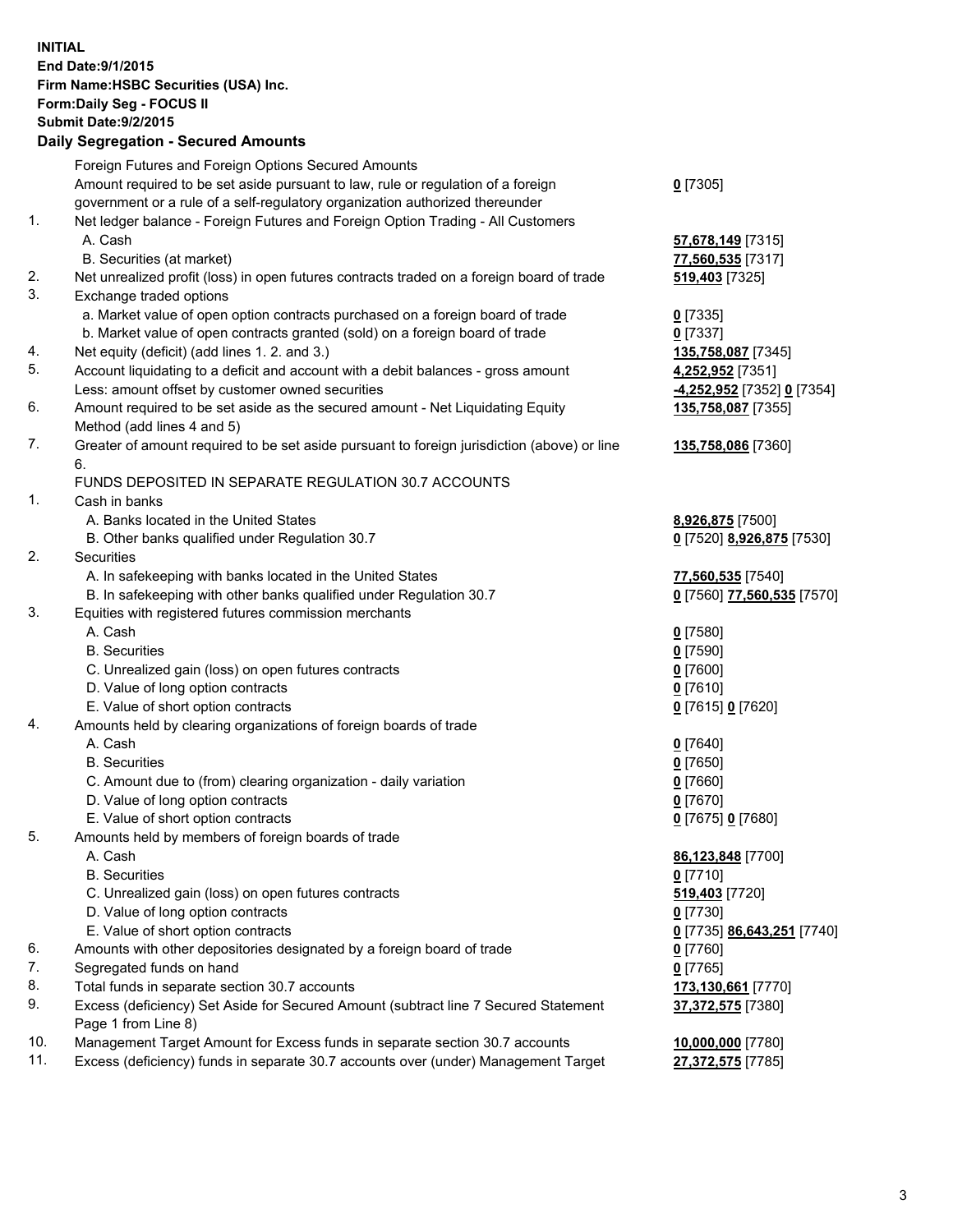| <b>INITIAL</b> | End Date: 9/1/2015<br>Firm Name: HSBC Securities (USA) Inc.<br>Form: Daily Seg - FOCUS II<br><b>Submit Date: 9/2/2015</b><br>Daily Segregation - Segregation Statement |                               |
|----------------|------------------------------------------------------------------------------------------------------------------------------------------------------------------------|-------------------------------|
|                | SEGREGATION REQUIREMENTS(Section 4d(2) of the CEAct)                                                                                                                   |                               |
| 1.             | Net ledger balance                                                                                                                                                     |                               |
|                | A. Cash                                                                                                                                                                | 734,886,577 [7010]            |
|                | B. Securities (at market)                                                                                                                                              | 833,727,988 [7020]            |
| 2.             | Net unrealized profit (loss) in open futures contracts traded on a contract market                                                                                     | -692,435,495 [7030]           |
| 3.             | Exchange traded options                                                                                                                                                |                               |
|                | A. Add market value of open option contracts purchased on a contract market                                                                                            | 127,679,681 [7032]            |
|                | B. Deduct market value of open option contracts granted (sold) on a contract market                                                                                    | -30,783,225 [7033]            |
| 4.             | Net equity (deficit) (add lines 1, 2 and 3)                                                                                                                            | 973,075,526 [7040]            |
| 5.             | Accounts liquidating to a deficit and accounts with                                                                                                                    |                               |
|                | debit balances - gross amount                                                                                                                                          | 148,004,766 [7045]            |
|                | Less: amount offset by customer securities                                                                                                                             | -148,004,714 [7047] 52 [7050] |
| 6.             | Amount required to be segregated (add lines 4 and 5)                                                                                                                   | 973,075,578 [7060]            |
|                | FUNDS IN SEGREGATED ACCOUNTS                                                                                                                                           |                               |
| 7.             | Deposited in segregated funds bank accounts                                                                                                                            |                               |
|                | A. Cash                                                                                                                                                                | 64,297,572 [7070]             |
|                | B. Securities representing investments of customers' funds (at market)                                                                                                 | $0$ [7080]                    |
|                | C. Securities held for particular customers or option customers in lieu of cash (at<br>market)                                                                         | 124,052,904 [7090]            |
| 8.             | Margins on deposit with derivatives clearing organizations of contract markets                                                                                         |                               |
|                | A. Cash                                                                                                                                                                | 30,584,649 [7100]             |
|                | B. Securities representing investments of customers' funds (at market)                                                                                                 | 149,535,000 [7110]            |
|                | C. Securities held for particular customers or option customers in lieu of cash (at                                                                                    | 709,675,084 [7120]            |
|                | market)                                                                                                                                                                |                               |
| 9.             | Net settlement from (to) derivatives clearing organizations of contract markets                                                                                        | <u>-57,083,739</u> [7130]     |
| 10.            | Exchange traded options                                                                                                                                                |                               |
|                | A. Value of open long option contracts                                                                                                                                 | 127,679,681 [7132]            |
|                | B. Value of open short option contracts                                                                                                                                | -30,783,225 [7133]            |
| 11.            | Net equities with other FCMs                                                                                                                                           |                               |
|                | A. Net liquidating equity                                                                                                                                              | 32,758,172 [7140]             |
|                | B. Securities representing investments of customers' funds (at market)                                                                                                 | <u>0</u> [7160]               |
|                | C. Securities held for particular customers or option customers in lieu of cash (at                                                                                    | $0$ [7170]                    |
|                | market)                                                                                                                                                                |                               |
| 12.            | Segregated funds on hand                                                                                                                                               | $0$ [7150]                    |
| 13.            | Total amount in segregation (add lines 7 through 12)                                                                                                                   | 1,150,716,098 [7180]          |
| 14.            | Excess (deficiency) funds in segregation (subtract line 6 from line 13)                                                                                                | 177,640,520 [7190]            |
| 15.            | Management Target Amount for Excess funds in segregation                                                                                                               | 50,000,000 [7194]             |
| 16.            | Excess (deficiency) funds in segregation over (under) Management Target Amount                                                                                         | 127,640,520 [7198]            |

16. Excess (deficiency) funds in segregation over (under) Management Target Amount Excess